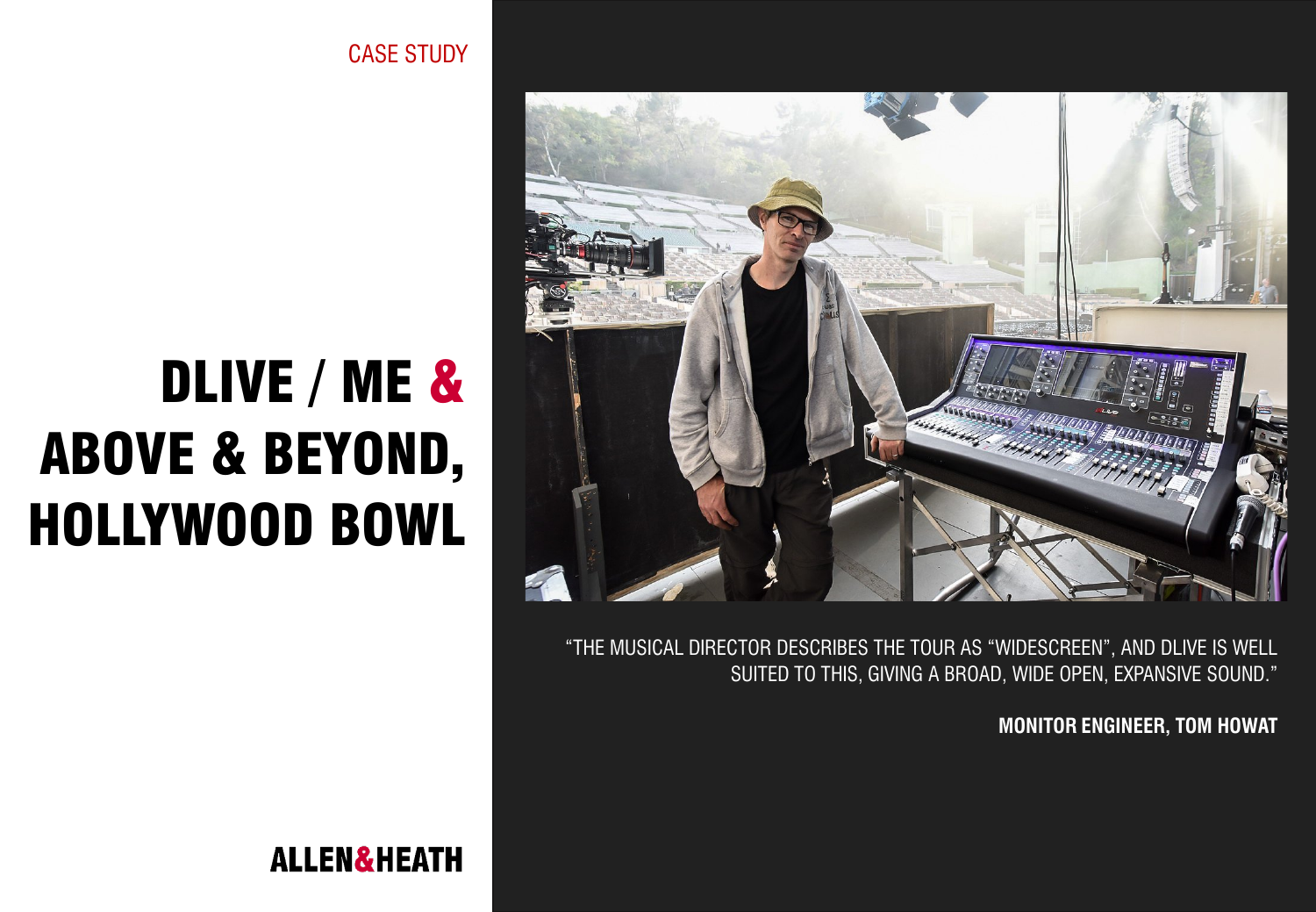

## DLIVE / ME & ABOVE & BEYOND HOLLYWOOD BOWL

## **The Requirement**

Globally-renowned trance group, Above & Beyond, embarked on a worldwide tour visiting a variety of venues, including the prestigious Sydney Opera House, The Royal Albert Hall in London, and the Hollywood Bowl in LA.

The tour is an acoustic reworking of the group's popular hits, and involves 17 artists and 80 inputs on stage. Performers comprise the 3 principal artists with various keyboards and guitars, 2 drummers with 3 drum kits, 4 vocalists, a bass player, the musical director, a 4-piece string section, a harpist, and a multi-instrumentalist.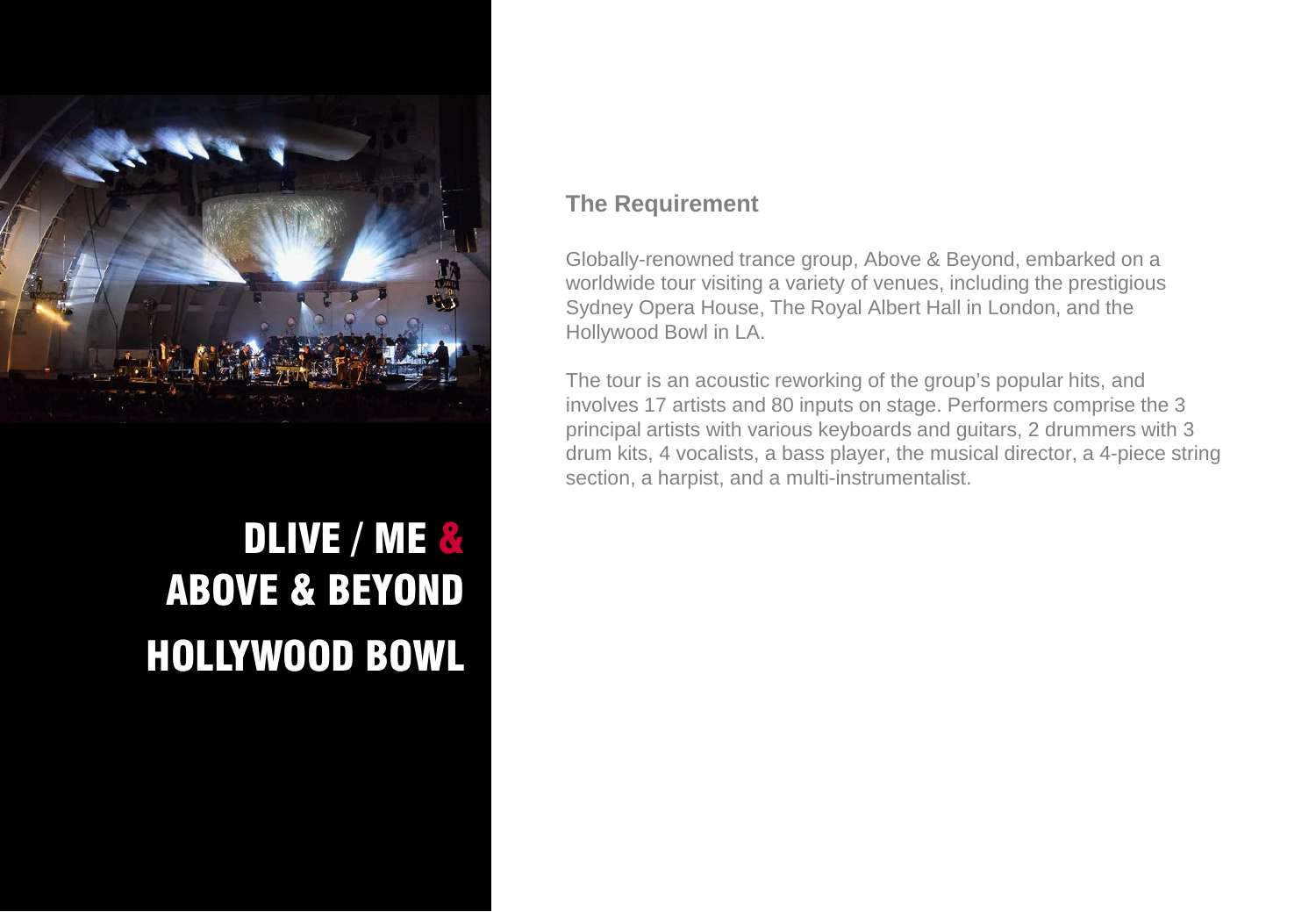## **The Solution**

Monitor engineer, Tom Howat, specified Allen & Heath dLive and ME systems to manage monitors.

Howat's dLive system comprises an S5000 Control Surface with DM64 MixRack and DX32 expander rack, and a ME personal monitoring system comprising a ME-U hub and 4 ME-1 mini mixers for the artists to tweak levels on stage, and to simplify the monitor set up.